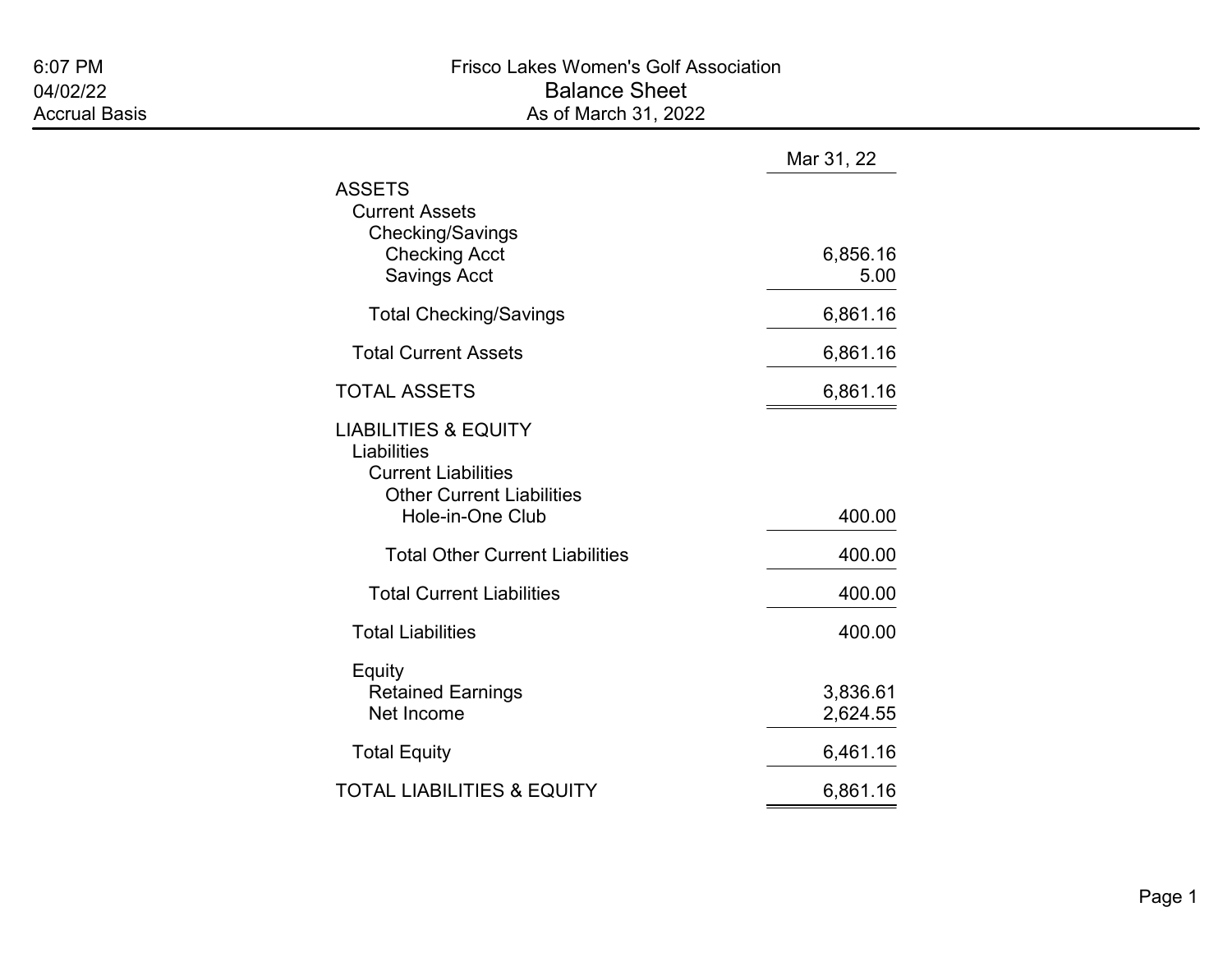# Accrual Basis **March 2022**

### 6:17 PM Frisco Lakes Women's Golf Association 04/02/22 Profit & Loss

|                                  | <b>Mar 22</b> |
|----------------------------------|---------------|
| <b>Ordinary Income/Expense</b>   |               |
| Income                           |               |
| <b>Event Prize Fund Fee</b>      | 244.00        |
| <b>Interest/Dividends Earned</b> | 0.31          |
| <b>Meal Fees</b>                 | 896.00        |
| <b>Member Dues</b>               | 115.00        |
| <b>Total Income</b>              | 1,255.31      |
| <b>Gross Profit</b>              | 1,255.31      |
| <b>Expense</b>                   |               |
| <b>Meal Expense</b>              | 912.00        |
| <b>Opening Day Tournament</b>    | 276.84        |
| <b>Prizes</b>                    | 240.00        |
| Storage Fee                      | 840.00        |
| <b>Total Expense</b>             | 2,268.84      |
| Net Ordinary Income              | $-1,013.53$   |
| Net Income                       | $-1,013.53$   |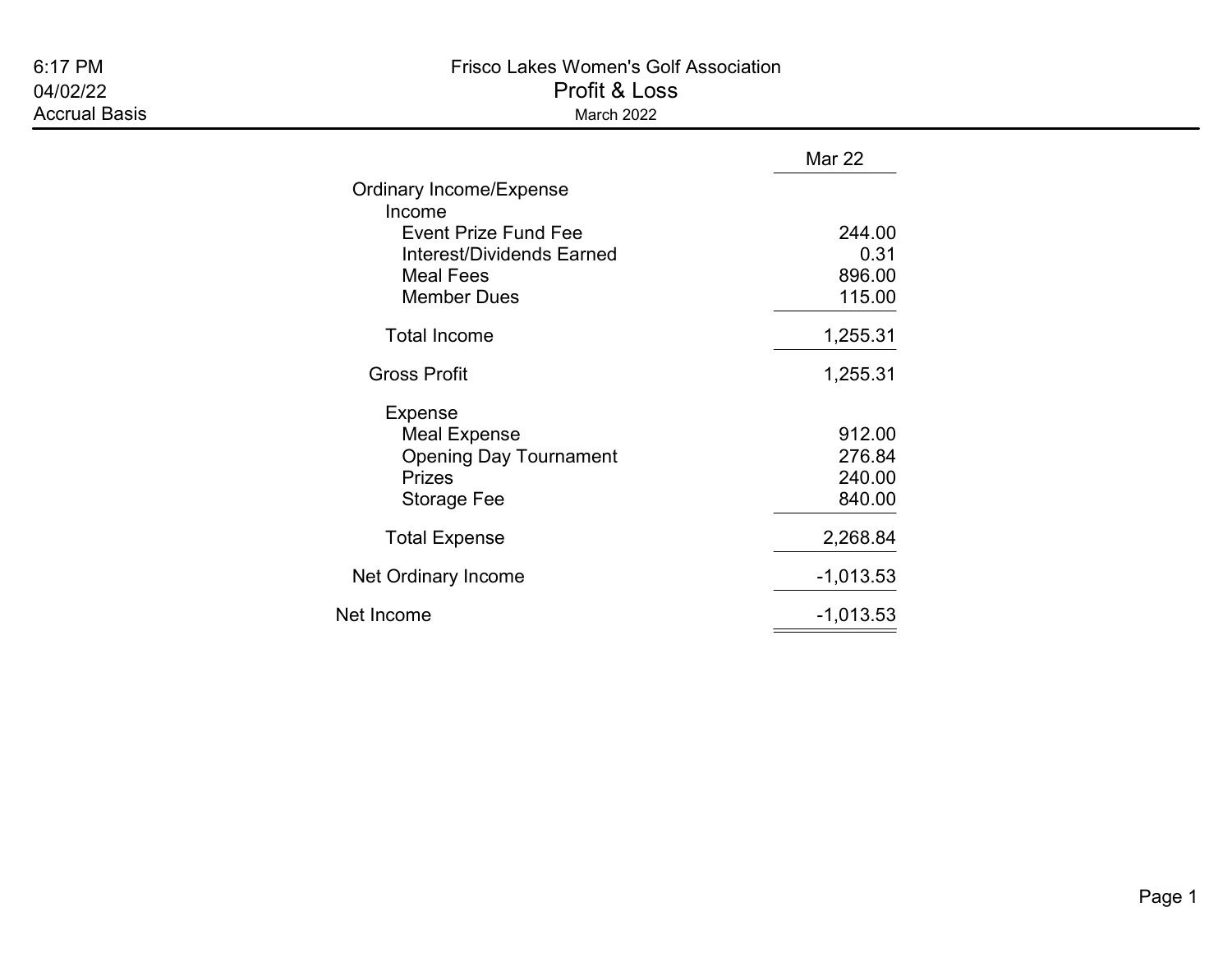## 6:13 PM Frisco Lakes Women's Golf Association

04/02/22 **Custom 2022 Profit & Loss Budget vs. Actual** 

Cash Basis January through March 2022

|                                  | 9 Hole Scramble     |               | Administration |               | <b>Closing Day Tournament</b> |               | <b>Eclectic Tournament</b> |               | Halloween    |  |
|----------------------------------|---------------------|---------------|----------------|---------------|-------------------------------|---------------|----------------------------|---------------|--------------|--|
|                                  | <b>Jan - Mar 22</b> | <b>Budget</b> | Jan - Mar 22   | <b>Budget</b> | Jan - Mar 22                  | <b>Budget</b> | Jan - Mar 22               | <b>Budget</b> | Jan - Mar 22 |  |
| <b>Ordinary Income/Expense</b>   |                     |               |                |               |                               |               |                            |               |              |  |
| Income                           |                     |               |                |               |                               |               |                            |               |              |  |
| <b>Partners &amp; Donations</b>  | 0.00                |               | 0.00           |               | 0.00                          |               | 0.00                       |               | 0.00         |  |
| <b>Interest/Dividends Earned</b> | 0.00                |               | 1.11           |               | 0.00                          |               | 0.00                       |               | 0.00         |  |
| <b>Event Prize Fund Fee</b>      | 0.00                |               | 0.00           | 0.00          | 0.00                          |               | 0.00                       |               | 0.00         |  |
| <b>Meal Fees</b>                 | 0.00                |               | 0.00           | 0.00          | 0.00                          |               | 0.00                       |               | 0.00         |  |
| <b>Member Dues</b>               | 0.00                |               | 7,000.00       | 6,500.00      | 0.00                          |               | 0.00                       |               | 0.00         |  |
| <b>Total Income</b>              | 0.00                |               | 7,001.11       | 6,500.00      | 0.00                          |               | 0.00                       |               | 0.00         |  |
| <b>Gross Profit</b>              | 0.00                |               | 7,001.11       | 6,500.00      | 0.00                          |               | 0.00                       |               | 0.00         |  |
| <b>Expense</b>                   |                     |               |                |               |                               |               |                            |               |              |  |
| 9 Hole Scramble                  | 0.00                | 350.00        | 0.00           |               | 0.00                          |               | 0.00                       |               | 0.00         |  |
| <b>Bank Service Charges</b>      | 0.00                |               | 0.00           | 5.00          | 0.00                          |               | 0.00                       |               | 0.00         |  |
| <b>Closing Day Tournament</b>    | 0.00                |               | 0.00           |               | 0.00                          | 350.00        | 0.00                       |               | 0.00         |  |
| <b>Year-End Awards</b>           | 0.00                |               | 0.00           | 250.00        | 0.00                          |               | 0.00                       |               | 0.00         |  |
| <b>Eclectic Tournament</b>       | 0.00                |               | 0.00           |               | 0.00                          |               | 0.00                       | 350.00        | 0.00         |  |
| <b>Event Prize Fund Payouts</b>  | 0.00                |               | 0.00           | 1.00          | 0.00                          |               | 0.00                       |               | 0.00         |  |
| <b>Halloween Tournament</b>      | 0.00                |               | 0.00           |               | 0.00                          |               | 0.00                       |               | 0.00         |  |
| <b>Holiday Party</b>             | 0.00                |               | 0.00           |               | 0.00                          |               | 0.00                       |               | 0.00         |  |
| <b>Wildflower Cup</b>            | 0.00                |               | 0.00           |               | 0.00                          |               | 0.00                       |               | 0.00         |  |
| <b>Match Play Expenses</b>       | 0.00                |               | 0.00           |               | 0.00                          |               | 0.00                       |               | 0.00         |  |
| <b>Tips</b>                      | 0.00                |               | 0.00           | 300.00        | 0.00                          |               | 0.00                       |               | 0.00         |  |
| <b>Miscellaneous</b>             | 0.00                |               | 0.00           | 150.00        | 0.00                          |               | 0.00                       |               | 0.00         |  |
| <b>Night Golf</b>                | 0.00                |               | 0.00           | 200.00        | 0.00                          |               | 0.00                       |               | 0.00         |  |
| <b>Supplies</b>                  | 0.00                |               | 0.00           | 75.00         | 0.00                          |               | 0.00                       |               | 0.00         |  |
| <b>Summer Social</b>             | 0.00                |               | 0.00           |               | 0.00                          |               | 0.00                       |               | 0.00         |  |
| <b>Secret Partner Tournament</b> | 0.00                |               | 0.00           |               | 0.00                          |               | 0.00                       |               | 0.00         |  |
| <b>Summer Scramble</b>           | 0.00                |               | 0.00           |               | 0.00                          |               | 0.00                       |               | 0.00         |  |
| <b>Prizes</b>                    | 0.00                |               | 0.00           |               | 0.00                          |               | 0.00                       |               | 0.00         |  |
| <b>Opening Day Tournament</b>    | 0.00                |               | 0.00           |               | 0.00                          |               | 0.00                       |               | 0.00         |  |
| <b>Meal Expense</b>              | 0.00                |               | 0.00           |               | 0.00                          |               | 0.00                       |               | 0.00         |  |
| <b>Storage Fee</b>               | 0.00                |               | 971.00         | 760.00        | 0.00                          |               | 0.00                       |               | 0.00         |  |
| <b>Computer Software</b>         | 0.00                |               | 990.00         | 930.00        | 0.00                          |               | 0.00                       |               | 0.00         |  |
| <b>Klck Off Party</b>            | 0.00                |               | 0.00           |               | 0.00                          |               | 0.00                       |               | 0.00         |  |
| <b>Total Expense</b>             | 0.00                | 350.00        | 1,961.00       | 2,671.00      | 0.00                          | 350.00        | 0.00                       | 350.00        | 0.00         |  |
| <b>Net Ordinary Income</b>       | 0.00                | $-350.00$     | 5,040.11       | 3,829.00      | 0.00                          | $-350.00$     | 0.00                       | $-350.00$     | 0.00         |  |
| Net Income                       | 0.00                | $-350.00$     | 5,040.11       | 3,829.00      | 0.00                          | $-350.00$     | 0.00                       | $-350.00$     | 0.00         |  |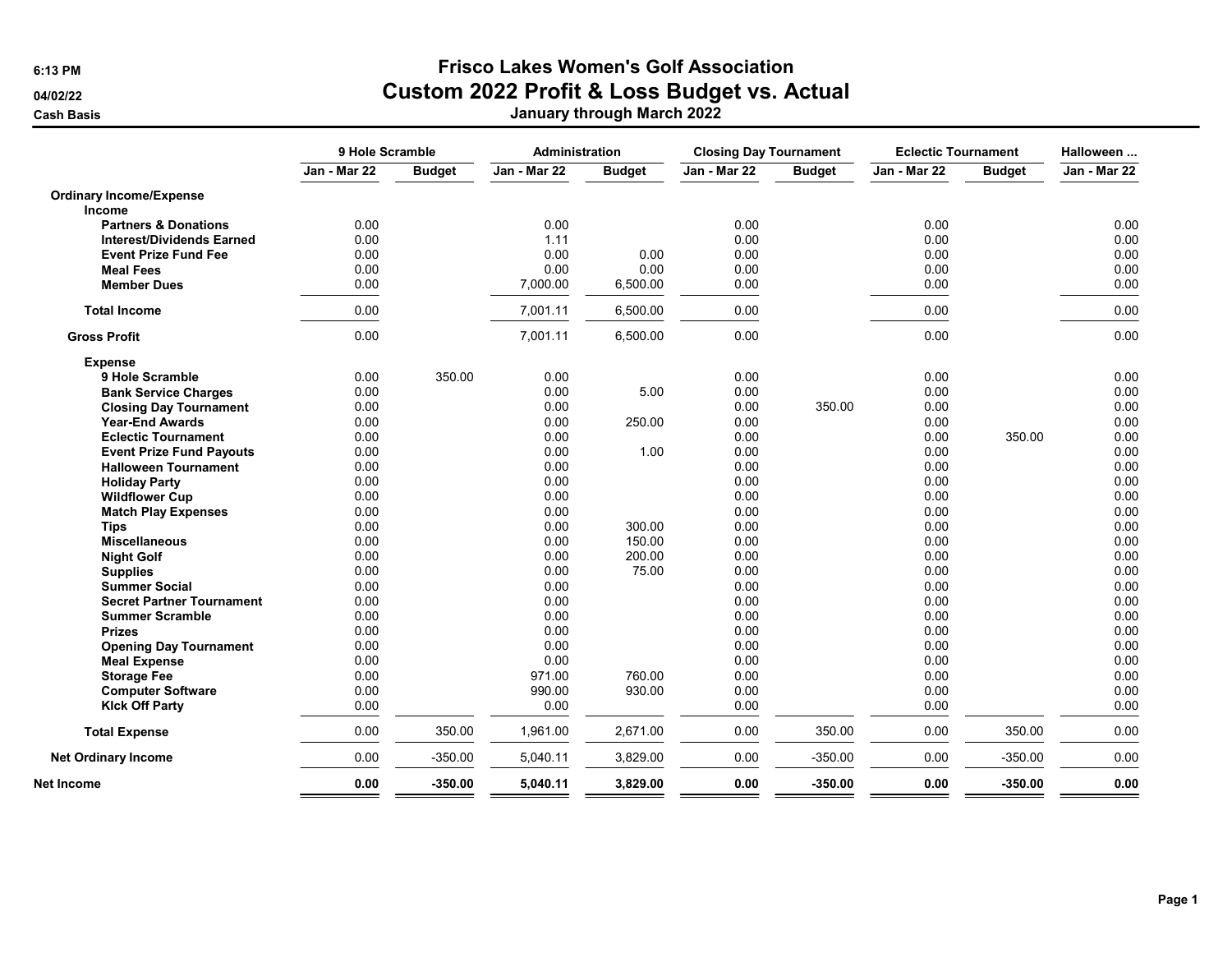### 6:13 PM Frisco Lakes Women's Golf Association 04/02/22 **Custom 2022 Profit & Loss Budget vs. Actual**

Cash Basis January through March 2022

|                                  | Halloween     | <b>Happy Hour</b> |               | <b>Holiday Party</b> |               | <b>Kick-Off Party</b> |               | <b>Match Play</b> |               |
|----------------------------------|---------------|-------------------|---------------|----------------------|---------------|-----------------------|---------------|-------------------|---------------|
|                                  | <b>Budget</b> | Jan - Mar 22      | <b>Budget</b> | Jan - Mar 22         | <b>Budget</b> | Jan - Mar 22          | <b>Budget</b> | Jan - Mar 22      | <b>Budget</b> |
| <b>Ordinary Income/Expense</b>   |               |                   |               |                      |               |                       |               |                   |               |
| <b>Income</b>                    |               |                   |               |                      |               |                       |               |                   |               |
| <b>Partners &amp; Donations</b>  |               | 0.00              |               | 0.00                 | 1,500.00      | 0.00                  | 1,500.00      | 0.00              |               |
| <b>Interest/Dividends Earned</b> |               | 0.00              |               | 0.00                 |               | 0.00                  |               | 0.00              |               |
| <b>Event Prize Fund Fee</b>      |               | 0.00              |               | 0.00                 |               | 0.00                  |               | 0.00              |               |
| <b>Meal Fees</b>                 |               | 0.00              |               | 0.00                 |               | 0.00                  |               | 0.00              |               |
| <b>Member Dues</b>               |               | 0.00              |               | 0.00                 |               | 0.00                  |               | 0.00              |               |
| <b>Total Income</b>              |               | 0.00              |               | 0.00                 | 1,500.00      | 0.00                  | 1,500.00      | 0.00              |               |
| <b>Gross Profit</b>              |               | 0.00              |               | 0.00                 | 1,500.00      | 0.00                  | 1,500.00      | 0.00              |               |
| <b>Expense</b>                   |               |                   |               |                      |               |                       |               |                   |               |
| 9 Hole Scramble                  |               | 0.00              |               | 0.00                 |               | 0.00                  |               | 0.00              |               |
| <b>Bank Service Charges</b>      |               | 0.00              |               | 0.00                 |               | 0.00                  |               | 0.00              |               |
| <b>Closing Day Tournament</b>    |               | 0.00              |               | 0.00                 |               | 0.00                  |               | 0.00              |               |
| <b>Year-End Awards</b>           |               | 0.00              |               | 0.00                 |               | 0.00                  |               | 0.00              |               |
| <b>Eclectic Tournament</b>       |               | 0.00              |               | 0.00                 |               | 0.00                  |               | 0.00              |               |
| <b>Event Prize Fund Payouts</b>  |               | 0.00              |               | 0.00                 |               | 0.00                  |               | 0.00              |               |
| <b>Halloween Tournament</b>      | 350.00        | 0.00              |               | 0.00                 |               | 0.00                  |               | 0.00              |               |
| <b>Holiday Party</b>             |               | 0.00              |               | 0.00                 | 1,500.00      | 0.00                  |               | 0.00              |               |
| <b>Wildflower Cup</b>            |               | 0.00              |               | 0.00                 |               | 0.00                  |               | 0.00              |               |
| <b>Match Play Expenses</b>       |               | 0.00              |               | 0.00                 |               | 0.00                  |               | 0.00              | 100.00        |
| <b>Tips</b>                      |               | 0.00              |               | 0.00                 |               | 0.00                  |               | 0.00              |               |
| <b>Miscellaneous</b>             |               | 0.00              |               | 0.00                 |               | 0.00                  |               | 0.00              |               |
| <b>Night Golf</b>                |               | 0.00              |               | 0.00                 |               | 0.00                  |               | 0.00              |               |
| <b>Supplies</b>                  |               | 0.00              |               | 0.00                 |               | 0.00                  |               | 0.00              |               |
| <b>Summer Social</b>             |               | 0.00              | 200.00        | 0.00                 |               | 0.00                  |               | 0.00              |               |
| <b>Secret Partner Tournament</b> |               | 0.00              |               | 0.00                 |               | 0.00                  |               | 0.00              |               |
| <b>Summer Scramble</b>           |               | 0.00              |               | 0.00                 |               | 0.00                  |               | 0.00              |               |
| <b>Prizes</b>                    |               | 0.00              |               | 0.00                 |               | 0.00                  |               | 0.00              |               |
| <b>Opening Day Tournament</b>    |               | 0.00              |               | 0.00                 |               | 0.00                  |               | 0.00              |               |
| <b>Meal Expense</b>              |               | 0.00              |               | 0.00                 |               | 0.00                  |               | 0.00              |               |
| <b>Storage Fee</b>               |               | 0.00              |               | 0.00                 |               | 0.00                  |               | 0.00              |               |
| <b>Computer Software</b>         |               | 0.00              |               | 0.00                 |               | 0.00                  |               | 0.00              |               |
| <b>Klck Off Party</b>            |               | 0.00              |               | 0.00                 |               | 2,146.72              | 1,200.00      | 0.00              |               |
| <b>Total Expense</b>             | 350.00        | 0.00              | 200.00        | 0.00                 | 1,500.00      | 2,146.72              | 1,200.00      | 0.00              | 100.00        |
| <b>Net Ordinary Income</b>       | $-350.00$     | 0.00              | $-200.00$     | 0.00                 | 0.00          | $-2,146.72$           | 300.00        | 0.00              | $-100.00$     |
| Net Income                       | $-350.00$     | 0.00              | $-200.00$     | 0.00                 | 0.00          | $-2,146.72$           | 300.00        | 0.00              | $-100.00$     |
|                                  |               |                   |               |                      |               |                       |               |                   |               |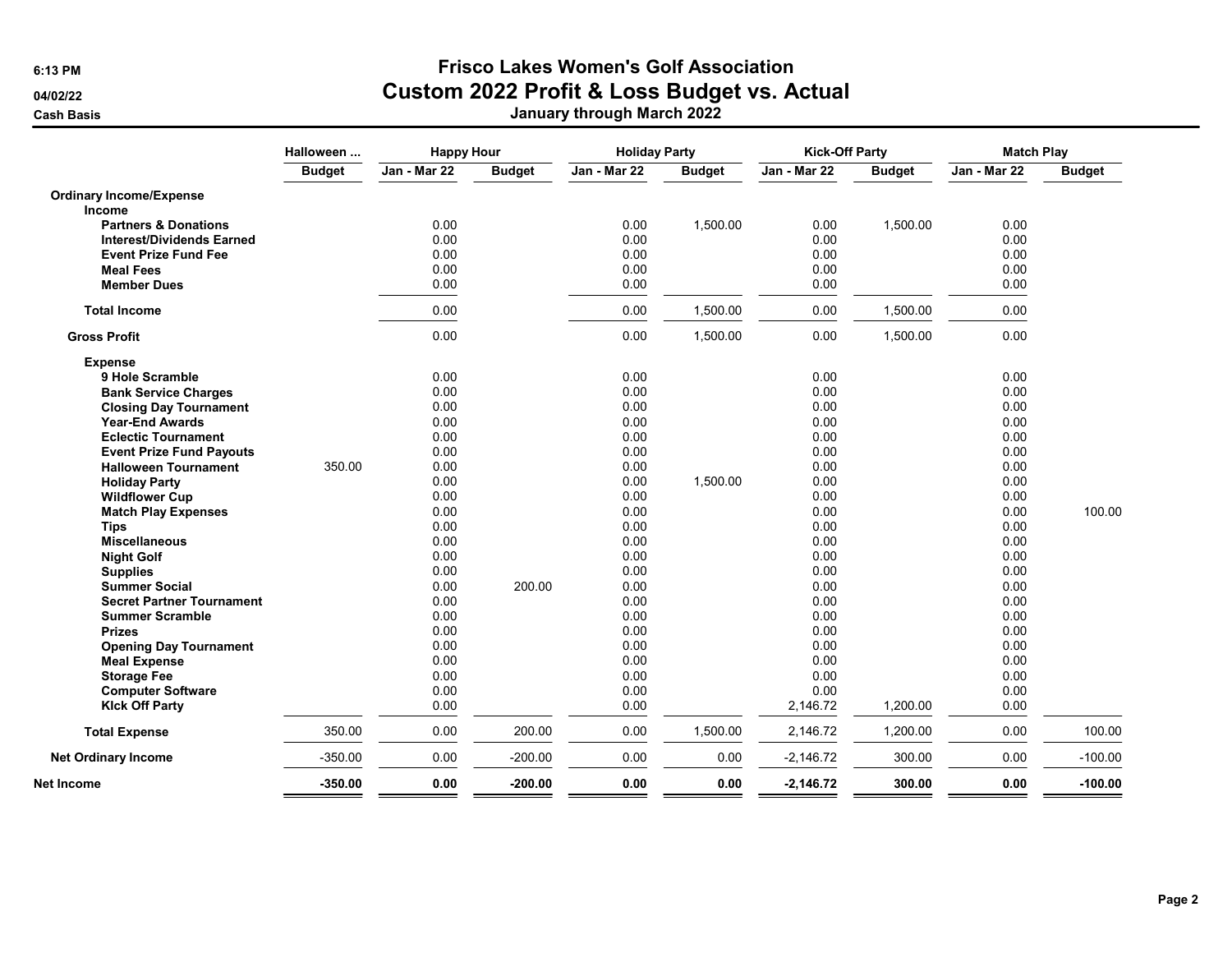# 6:13 PM Frisco Lakes Women's Golf Association

04/02/22 **Custom 2022 Profit & Loss Budget vs. Actual** 

Cash Basis January through March 2022

|                                  | <b>Opening Day Tournament</b> |               | <b>Secret Partner Scramble</b> |               | <b>Summer Scramble</b> |               | <b>Summer Social</b> |               | Wildflower   |  |
|----------------------------------|-------------------------------|---------------|--------------------------------|---------------|------------------------|---------------|----------------------|---------------|--------------|--|
|                                  | Jan - Mar 22                  | <b>Budget</b> | Jan - Mar 22                   | <b>Budget</b> | Jan - Mar 22           | <b>Budget</b> | Jan - Mar 22         | <b>Budget</b> | Jan - Mar 22 |  |
| <b>Ordinary Income/Expense</b>   |                               |               |                                |               |                        |               |                      |               |              |  |
| <b>Income</b>                    |                               |               |                                |               |                        |               |                      |               |              |  |
| <b>Partners &amp; Donations</b>  | 0.00                          |               | 0.00                           |               | 0.00                   |               | 0.00                 |               | 0.00         |  |
| <b>Interest/Dividends Earned</b> | 0.00                          |               | 0.00                           |               | 0.00                   |               | 0.00                 |               | 0.00         |  |
| <b>Event Prize Fund Fee</b>      | 248.00                        |               | 0.00                           |               | 0.00                   |               | 0.00                 |               | 0.00         |  |
| <b>Meal Fees</b>                 | 912.00                        |               | 0.00                           |               | 0.00                   |               | 0.00                 |               | 0.00         |  |
| <b>Member Dues</b>               | 0.00                          |               | 0.00                           |               | 0.00                   |               | 0.00                 |               | 0.00         |  |
| <b>Total Income</b>              | 1,160.00                      |               | 0.00                           |               | 0.00                   |               | 0.00                 |               | 0.00         |  |
| <b>Gross Profit</b>              | 1,160.00                      |               | 0.00                           |               | 0.00                   |               | 0.00                 |               | 0.00         |  |
| <b>Expense</b>                   |                               |               |                                |               |                        |               |                      |               |              |  |
| 9 Hole Scramble                  | 0.00                          |               | 0.00                           |               | 0.00                   |               | 0.00                 |               | 0.00         |  |
| <b>Bank Service Charges</b>      | 0.00                          |               | 0.00                           |               | 0.00                   |               | 0.00                 |               | 0.00         |  |
| <b>Closing Day Tournament</b>    | 0.00                          |               | 0.00                           |               | 0.00                   |               | 0.00                 |               | 0.00         |  |
| <b>Year-End Awards</b>           | 0.00                          |               | 0.00                           |               | 0.00                   |               | 0.00                 |               | 0.00         |  |
| <b>Eclectic Tournament</b>       | 0.00                          |               | 0.00                           |               | 0.00                   |               | 0.00                 |               | 0.00         |  |
| <b>Event Prize Fund Payouts</b>  | 0.00                          |               | 0.00                           |               | 0.00                   |               | 0.00                 |               | 0.00         |  |
| <b>Halloween Tournament</b>      | 0.00                          |               | 0.00                           |               | 0.00                   |               | 0.00                 |               | 0.00         |  |
| <b>Holiday Party</b>             | 0.00                          |               | 0.00                           |               | 0.00                   |               | 0.00                 |               | 0.00         |  |
| <b>Wildflower Cup</b>            | 0.00                          |               | 0.00                           |               | 0.00                   |               | 0.00                 |               | 0.00         |  |
| <b>Match Play Expenses</b>       | 0.00                          |               | 0.00                           |               | 0.00                   |               | 0.00                 |               | 0.00         |  |
| <b>Tips</b>                      | 0.00                          |               | 0.00                           |               | 0.00                   |               | 0.00                 |               | 0.00         |  |
| <b>Miscellaneous</b>             | 0.00                          |               | 0.00                           |               | 0.00                   |               | 0.00                 |               | 0.00         |  |
| <b>Night Golf</b>                | 0.00                          |               | 0.00                           |               | 0.00                   |               | 0.00                 |               | 0.00         |  |
| <b>Supplies</b>                  | 0.00                          |               | 0.00                           |               | 0.00                   |               | 0.00                 |               | 0.00         |  |
| <b>Summer Social</b>             | 0.00                          |               | 0.00                           |               | 0.00                   |               | 0.00                 | 200.00        | 0.00         |  |
| <b>Secret Partner Tournament</b> | 0.00                          |               | 0.00                           | 350.00        | 0.00                   |               | 0.00                 |               | 0.00         |  |
| <b>Summer Scramble</b>           | 0.00                          |               | 0.00                           |               | 0.00                   | 350.00        | 0.00                 |               | 0.00         |  |
| <b>Prizes</b>                    | 240.00                        |               | 0.00                           |               | 0.00                   |               | 0.00                 |               | 0.00         |  |
| <b>Opening Day Tournament</b>    | 276.84                        | 350.00        | 0.00                           |               | 0.00                   |               | 0.00                 |               | 0.00         |  |
| <b>Meal Expense</b>              | 912.00                        |               | 0.00                           |               | 0.00                   |               | 0.00                 |               | 0.00         |  |
| <b>Storage Fee</b>               | 0.00                          |               | 0.00                           |               | 0.00                   |               | 0.00                 |               | 0.00         |  |
| <b>Computer Software</b>         | 0.00                          |               | 0.00                           |               | 0.00                   |               | 0.00                 |               | 0.00         |  |
| <b>Kick Off Party</b>            | 0.00                          |               | 0.00                           |               | 0.00                   |               | 0.00                 |               | 0.00         |  |
| <b>Total Expense</b>             | 1,428.84                      | 350.00        | 0.00                           | 350.00        | 0.00                   | 350.00        | 0.00                 | 200.00        | 0.00         |  |
| <b>Net Ordinary Income</b>       | $-268.84$                     | $-350.00$     | 0.00                           | $-350.00$     | 0.00                   | $-350.00$     | 0.00                 | $-200.00$     | 0.00         |  |
| Net Income                       | $-268.84$                     | $-350.00$     | 0.00                           | $-350.00$     | 0.00                   | $-350.00$     | 0.00                 | $-200.00$     | 0.00         |  |